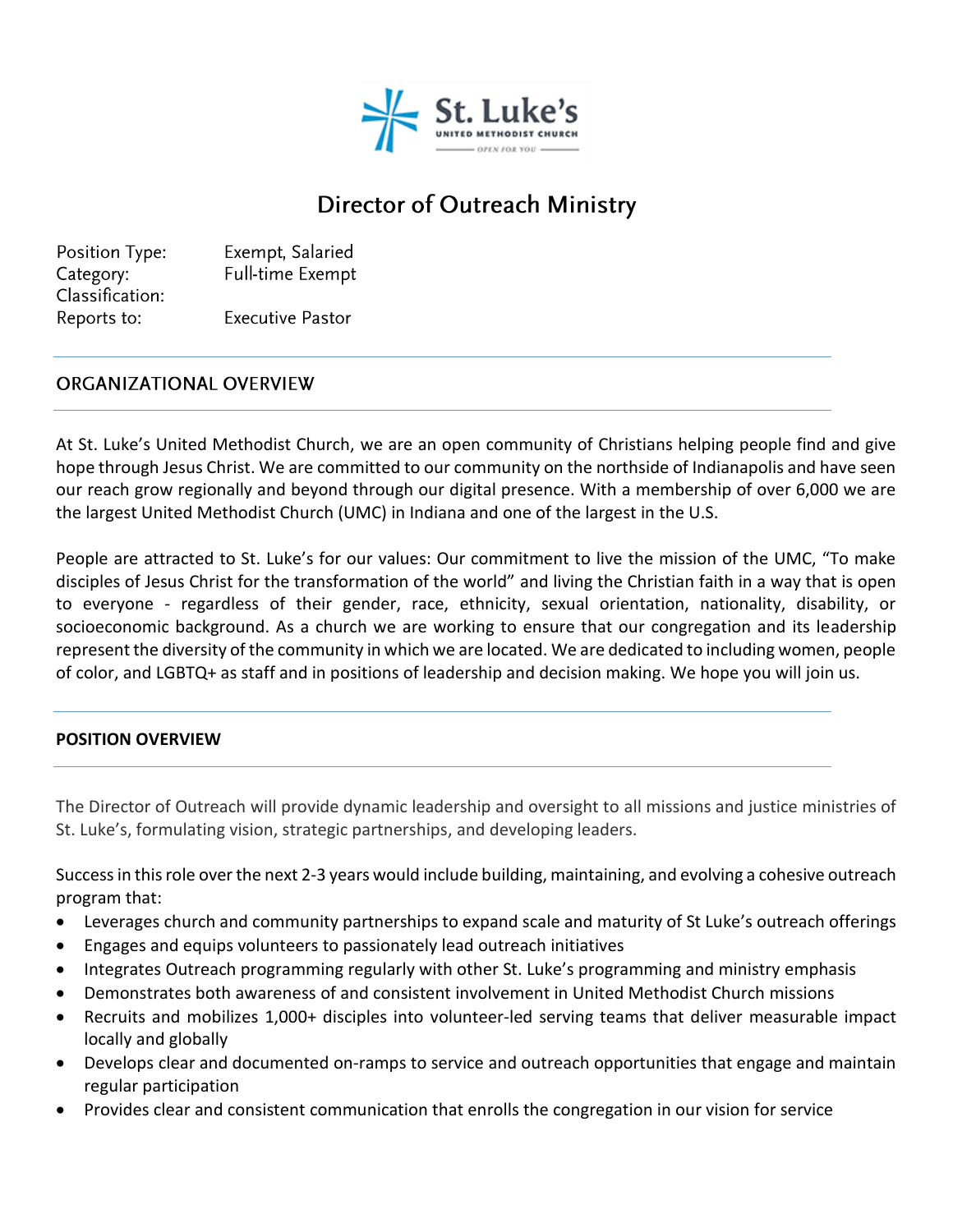### **RESPONSIBILITIES**

- Serves as the point person for all missions related opportunities/concerns that come to St. Luke's
- Develop, recruit and train members of the Outreach Commission to lead leaders and serve initiatives
- Facilitate high-impact outreach projects and local/global mission trips with emphasis on the missional focus of the United Methodist Church
- Cultivate a culture of service and mobilization
- Develop and administer yearly outreach budgets
- Keep abreast of issues and dynamics in the world of outreach, compassion ministries and lead social/biblical justice ministries through training, programming, worship and partnership
- Supervise the Assistant Director of Mobilization and Outreach providing direction and support in mobilizing people in service both in and outside the walls of St. Luke's

## **CORE PROFICIENCIES**

Models Christ-centered Leadership:

• Leans into personal faith to execute successfully in the role as both the leader of Outreach programming and in the recruitment and empowerment of volunteer leaders

Executes the Vision:

- Maintains full accountability for both the development and execution of our Outreach vision
- Successfully engages volunteer leaders in both vision development and execution
- Evolves the vision in keeping with St Luke's larger direction
- Routinely exercises balance and flexibility under the vision to accommodate the ever-changing needs of the community and the world

Passionately Connects with Others to Build a Network of Volunteers:

- Enthusiastically recruits and enables a strong volunteer network of leaders who own their respective outreach area
- Builds connection between new volunteers and areas of service that facilitates a lasting volunteer commitment

Engages through Exceptional Communication

- Delivers timely written and verbal communication to volunteers that contributes to impactful programming
- Creates compelling invitations to service
- Understands the value of and demonstrates excellence for both written and verbal communication that is timely, engaging and relevant to the audience

Contributes Positively to the Team Environment

- Maintains strong, positive interpersonal relationships with colleagues and volunteers
- Models integrity, openness, and trust
- Demonstrates organization and follow through that shows a high regard for colleagues